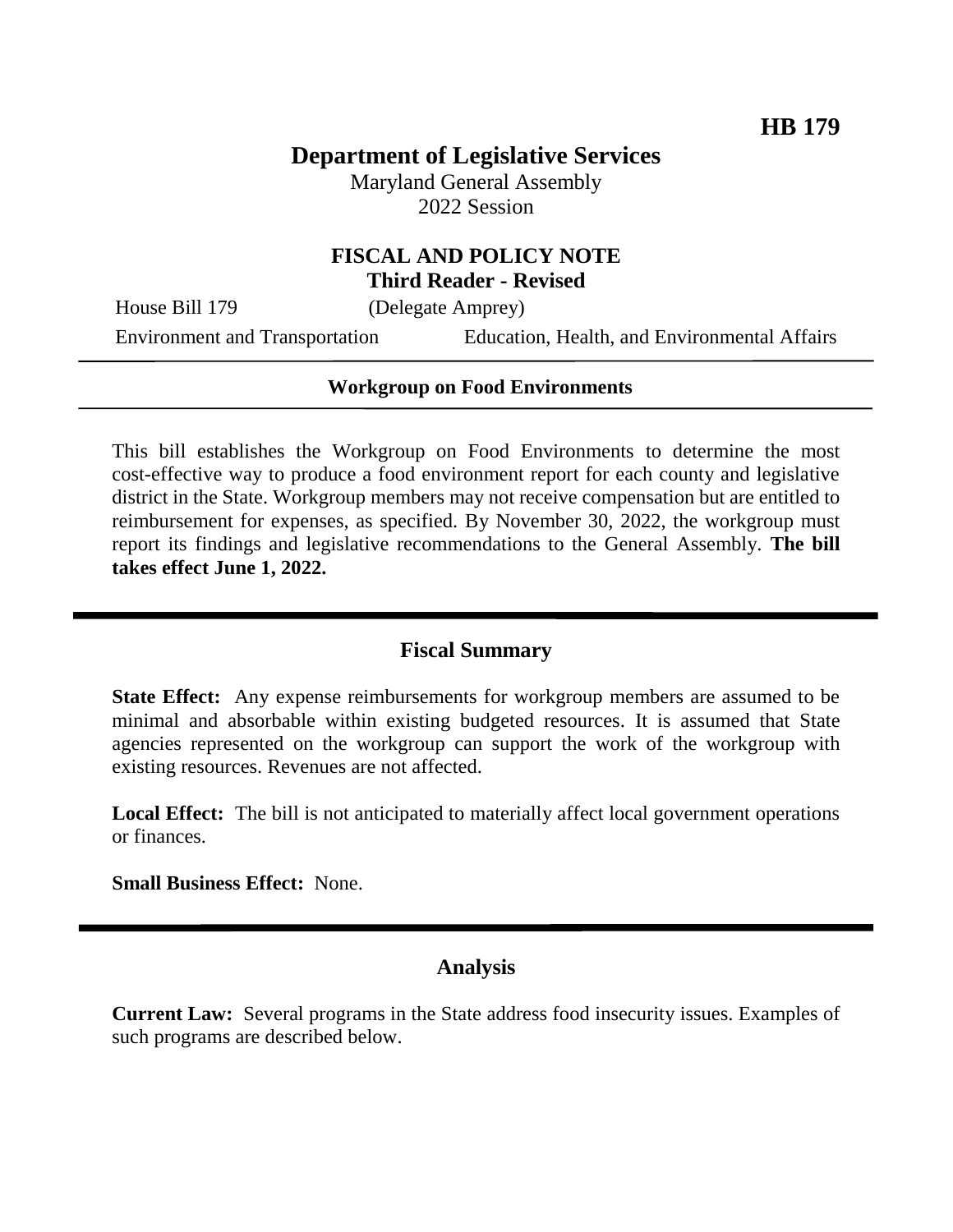### *Supplemental Nutrition Assistance Program*

The Supplemental Nutrition Assistance Program (SNAP), administered by the Department of Human Services (DHS), assists low-income households to purchase food. A State supplemental benefit is provided to certain households with seniors, as specified. Chapters 635 and 636 of 2019 created a supplemental SNAP benefit for households with school-aged children called Summer SNAP. Traditional SNAP benefits are 100% federally funded; the supplemental benefit for seniors is 100% State funded; and the Summer SNAP benefit is provided through State funds and local funds. Chapters 362 and 363 of 2021 established a Heat and Eat Program to expand food access to households that are receiving or eligible for SNAP. The program requires DHS to apply a standard utility allowance to the shelter deduction used to determine countable gross income for SNAP eligibility, thereby increasing access to SNAP benefits.

### *Special Supplemental Nutrition Food Program for Women, Infants, and Children*

The Special Supplemental Nutrition Food Program for Women, Infants, and Children (WIC), administered through the Maryland Department of Health (MDH), is a discretionary public health nutrition program designed to ensure the healthy growth and development of young children. Services include providing nutrition, breastfeeding assessments and education, supplemental foods, and health care and social service referrals to pregnant, postpartum, and breastfeeding women, as well as infants and children up to five years of age. Funding for WIC is split between federal, State, and manufacturer rebates and varies each year.

#### *Farmers' Market Nutrition Program*

The Farmers' Market Nutrition Program (FMNP), which is funded with federal funds provided by the U.S. Department of Agriculture (USDA), is administered by the Maryland Department of Agriculture (MDA) in conjunction with MDH and the Maryland Department of Aging. USDA gives grants to state agencies to provide checks to those participating in WIC or the Senior Farmers' Market Nutrition Program (SFMNP). Checks can be used to buy fresh fruits, vegetables, cut herbs, and honey (for seniors only) at Maryland farmers' markets. Participants in WIC and SFMNP receive nutrition information and a participant brochure that includes details on the program and information to assist in the purchase of local, in-season produce.

#### *Maryland Farms and Families Program*

The stated purpose of the Maryland Farms and Families Program within MDA is to double the purchasing power of food-insecure Maryland residents with limited access to fresh fruits and vegetables and to increase revenue for farmers through redemption of federal

HB 179/ Page 2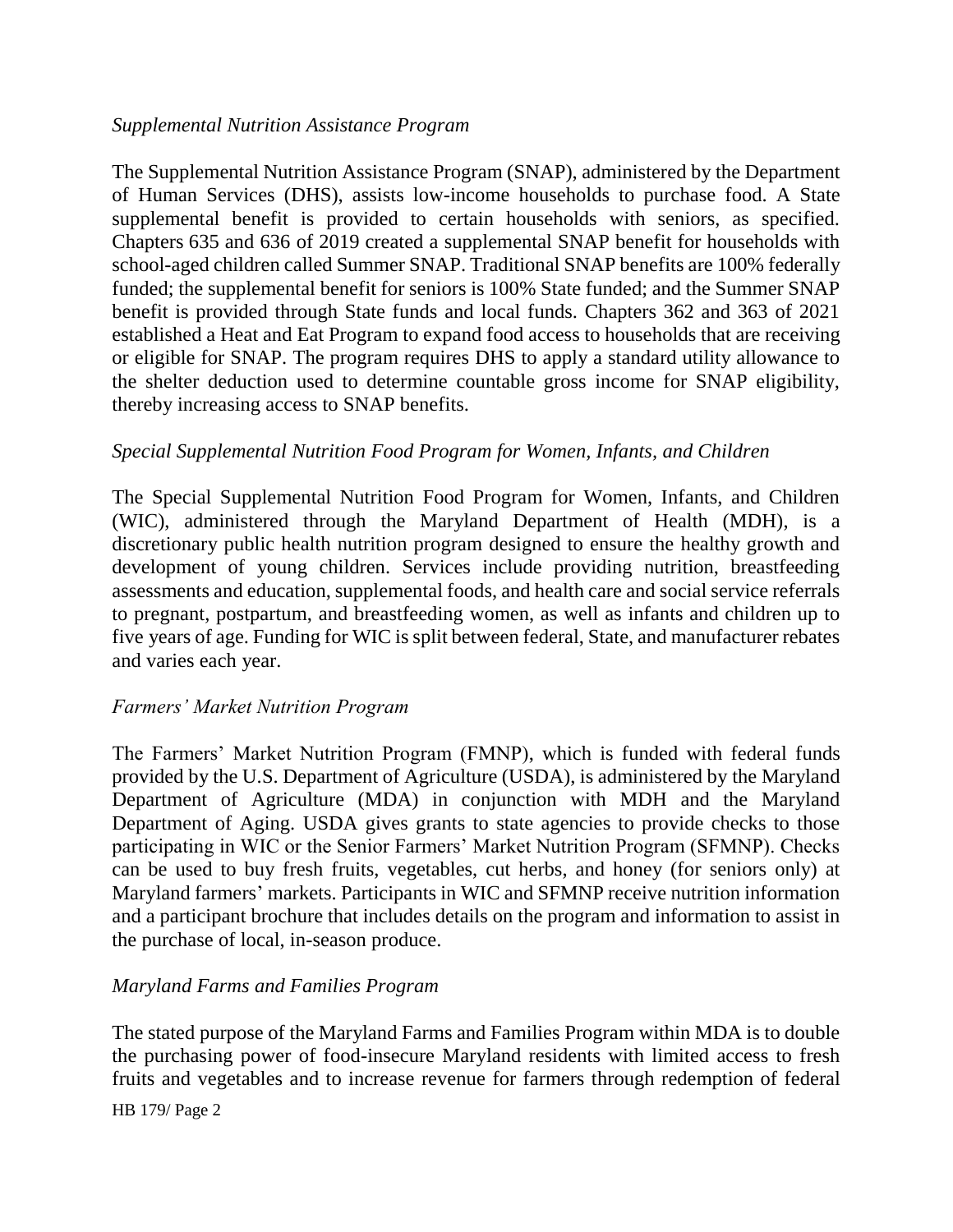nutrition benefits at Maryland farmers' markets. Under the program, the Maryland Farms and Families Fund provides grants to (1) nonprofit organizations that match purchases made with FMNP, SNAP, and WIC benefits at participating farmers' markets; (2) nonprofit farmers' markets to implement the program at the farmers markets; and (3) local nonprofit organizations to implement the program in partnership with one or more participating local farmers markets.

### *Interagency Food Desert Advisory Committee*

The Interagency Food Desert Advisory Committee within the Department of Housing and Community Development (DHCD) must (1) advise and make recommendations to DHCD on the development and adoption of regulations related to food desert projects; (2) make recommendations to the Secretary of Housing and Community Development on applications for designating an area as a food desert; and (3) make recommendations for interagency coordination to reduce the number of food deserts and promote healthy food access for Maryland neighborhoods. The Secretary of Housing and Community Development, on the recommendation of the committee, is authorized to designate an area as a food desert.

### *Maryland Food System Resiliency Council*

The council must meet regularly for a period of at least two years to address food insecurity in the State. The council must pursue specified goals, including addressing the food insecurity crisis in the State resulting from the COVID-19 pandemic and resulting economic crisis; developing, by November 1, 2021, specified equity and sustainability policy recommendations to increase the long-term resiliency of the food system; expanding the impact of existing food council organizations by providing coordination and facilitation of knowledge exchange at the State level and supporting identification and application of grants to operating funds to support existing and new food council organizations; and developing, by November 1, 2021, a strategic plan to increase the production and procurement of Maryland certified food. The council's first interim report can be found [here.](http://dlslibrary.state.md.us/publications/Exec/MDEM/PS14-1103(c)(1)_2021(rev).pdf)

**Additional Comments:** The Department of Legislative Services advises that the bill does not define what constitutes a "food environment report."

## **Additional Information**

**Prior Introductions:** None.

**Designated Cross File:** None.

HB 179/ Page 3